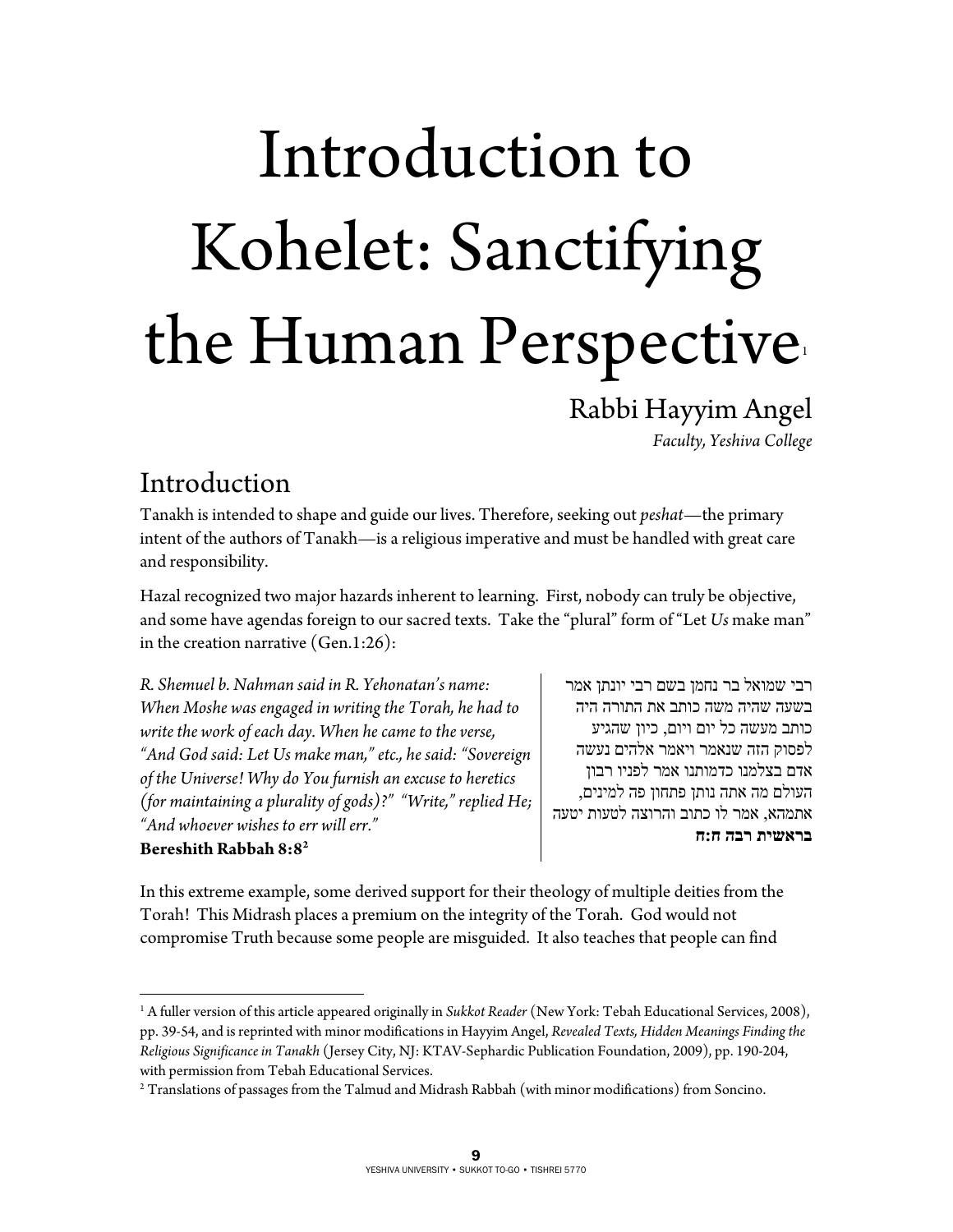pretty much anything to support their agendas under the guise of scholarship. Whoever wishes to err will err.

However, a second hazard exists, even for those sincerely seeking the word of God:

*It is related of King Ptolemy that he brought together seventytwo elders and placed them in seventy-two [separate] rooms, without telling them why he had brought them together, and he went in to each one of them and said to him, Translate for me the Torah of Moshe your master. God then prompted each one of them and they all conceived the same idea and wrote for him, God created in the beginning, I shall make man in image and likeness.* 

מעשה בתלמי המלך שכינס שבעים ושנים זקנים, והכניסן בשבעים ושנים בתים, ולא גילה להם על מה כינסן. ונכנס אצל כל אחד ואחד ואמר להם: כתבו לי תורת משה רבכם. נתן הקדוש ברוך הוא בלב כל אחד ואחד עצה, והסכימו כולן לדעת אחת. וכתבו לו אלהים ברא בראשית, אעשה אדם בצלם ובדמות **מסכת מגילה ט.**

#### *Megillah* **9a**

This narrative reflects the concern that by popularizing the Torah through translation, less learned people may inadvertently derive the wrong meaning from the "plural" form of "Let *Us* make man." For this anticipated audience, God inspired the elders to deviate from Truth and translate with the singular form so that unwitting people would not err.

While this educational discussion is central to all Tanakh, Kohelet probably raised more concern by Hazal and later commentators than any other biblical book. With its inclusion in Tanakh, whatever Kohelet says is Truth in our tradition. Some will draw the conclusions they want to draw; Tanakh cannot worry about those who wish to err. However, even the most sincerely religious people may draw conclusions antithetical to the Torah. Hazal worried that Kohelet might cause greater religious harm than good, and consequently they considered censoring it from Tanakh:

*R. Yehudah son of R. Shemuel b. Shilat said in Rav's name: The Sages wished to hide the Book of Kohelet, because its words are self-contradictory; yet why did they not hide it? Because its beginning is religious teaching and its end is religious teaching. Shabbat* **30b**

אמר רב יהודה בריה דרב שמואל בר שילת משמיה דרב: בקשו חכמים לגנוז ספר קהלת מפני שדבריו סותרין זה את זה, ומפני מה לא גנזוהו - מפני שתחילתו דברי תורה וסופו דברי תורה **מסכת שבת ל:**

Hazal discerned *internal* contradictions in Kohelet, but they also worried that Kohelet contained *external* contradictions, that is, verses that appear to contradict the values of the Torah. They addressed this alarming prospect by concluding that since Kohelet begins and ends with religiously appropriate teachings, those verses set the tone for the remainder of its contents. If one reaches anti-Torah conclusions from Kohelet, it means that something was read out of context. A striking illustration of this principle is a midrashic teaching on Kohelet 11:9.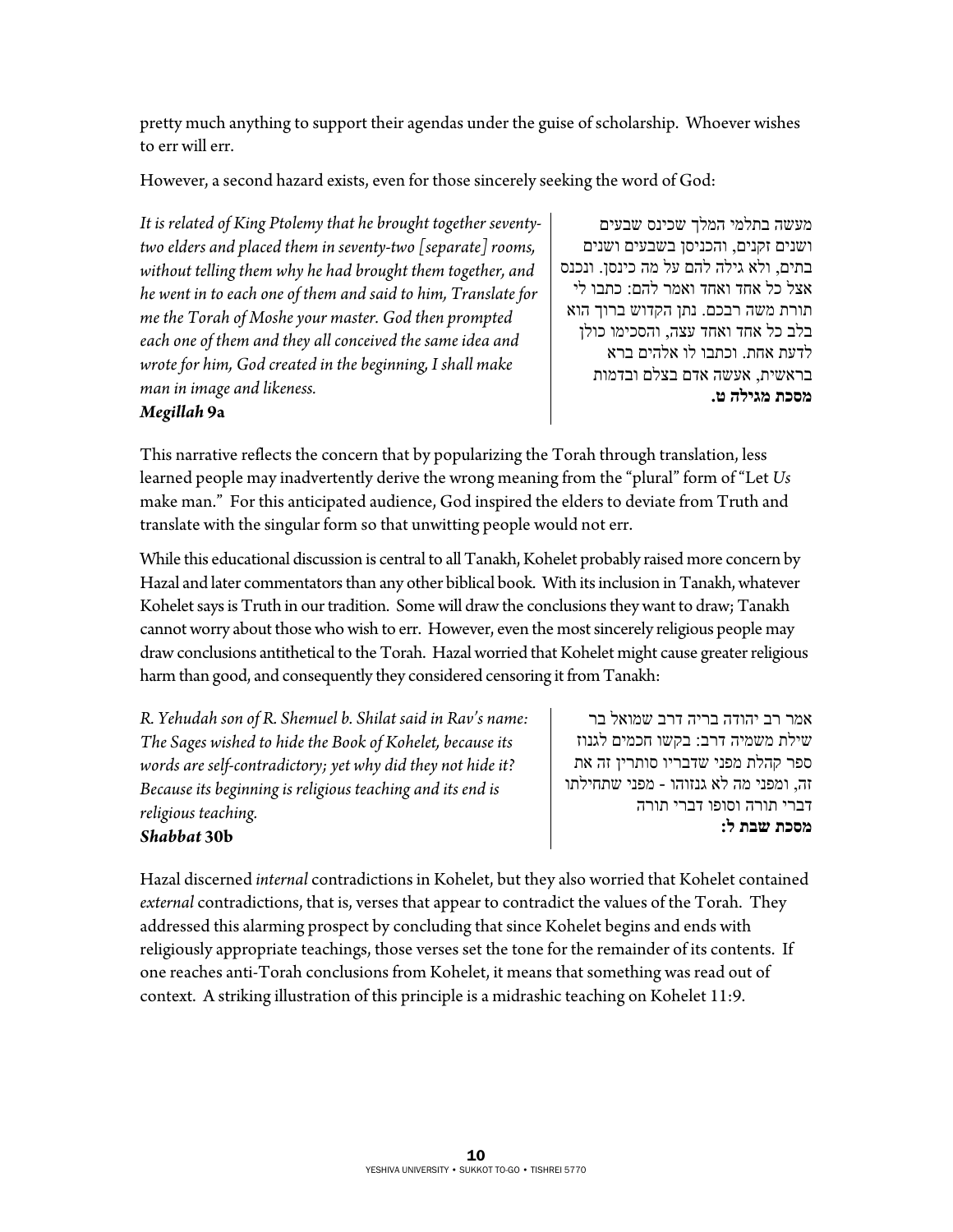*O youth, enjoy yourself while you are young! Let your heart lead you to enjoyment in the days of your youth. Follow the desires of your heart and the glances of your eyes—but know well that God will call you to account for all such things.*  **Kohelet 11:93**

*R. Binyamin b. Levi stated: The Sages wanted to hide the Book of Kohelet, for they found in it ideas that leaned toward heresy. They argued: Was it right that Shelomo should have said the following: O youth, enjoy yourself while you are young! Let your heart lead you to enjoyment in the days of your youth (Kohelet 11:9)? Moshe said, So that you do not follow your heart and eyes (Bemidbar 15:39), but Shelomo said, Follow the desires of your heart and the glances of your eyes (Kohelet 11:9)! What then? Is all restraint to be removed? Is there neither justice nor judge? When, however, he said, But know well that God will call you to account for all such things (Kohelet 11:9), they admitted that Shelomo had spoken well.*  **Vayikra Rabbah 28:1; cf. Kohelet Rabbah 1:3**

שמח בחור בילדותיך ויטיבך לבך בימי בחורותך והלך בדרכי לבך ובמראי עיניך ודע כי על כל אלה יביאך האלהים במשפט: **קהלת יא:ט**

אמר ר' בנימין בן לוי בקשו לגנוז ספר קהלת שמצאו בו דברים שהם נוטין לצד מינות אמרו כך היה ראוי שלמה לומר שמח בחור בילדותך ויטיבך לבך בימי בחורותיך משה אמר ולא תתורו אחרי לבבכם ואחרי עיניכם ושלמה אמר והלך בדרכי לבך ובמראה עיניך, אלא הותרה רצועה לית דין ולית דיין כיון שאמר ודע כי על כל אלה יביאך האלהים במשפט אמרו יפה אמר שלמה **ויקרא רבה כח:א**

Were Hazal genuinely worried about people not reading the second half of a verse and consequently adopting a hedonistic lifestyle? Based on the midrashic method of reading verses out of their natural context, this verse likely posed a more serious threat than it would for a *pashtan* who reads verses in context. The best defense against such egregious errors always is good *peshat*. This essay will briefly consider the challenges of learning *peshat* in Kohelet, and then outline a means of approaching Kohelet as the unique book it is.<sup>4</sup>

## Methodological Considerations

At the level of *derash*, many of Hazal's comments on Kohelet appear to be speaking about an entirely different book, one that is about Torah. The word "Torah" never appears in Kohelet. Such Midrashim appear to be radically reinterpreting Kohelet to make it consistent with the rest of Tanakh. Similarly, many later commentators, including those generally committed to *peshat*, sometimes follow this midrashic lead of radical reinterpretation of verses they find troubling.

This approach is rooted in the dual responsibility of our commentators. As scholars, they attempt to ascertain the original intent of the biblical text. However, they also are students and teachers of Jewish tradition. Their educational sensitivities often enter the interpretive arena, particularly when the surface reading of Kohelet appears to threaten traditional values.

 $\overline{a}$ <sup>3</sup> Translations of biblical passages are taken from the New Jewish Publication Society *Tanakh* (Philadelphia, 1985).<br><sup>4</sup> For this essay I have consulted Rashi. Ibn Ezra, and Seforno in *Mikra'ot Gedolot: The commentary o* 

For this essay, I have consulted Rashi, Ibn Ezra, and Seforno in *Mikra'ot Gedolot*; *The commentary of R. Samuel ben Meir (Rashbam) on Qoheleth*, ed. and trans. Sara Japhet and Robert B. Salters (Jerusalem: Magnes Press, 1985); Mordechai Zer-Kavod, *Da'at Mikra: Hamesh Megillot* (Jerusalem: Mossad HaRav Kook, 1973).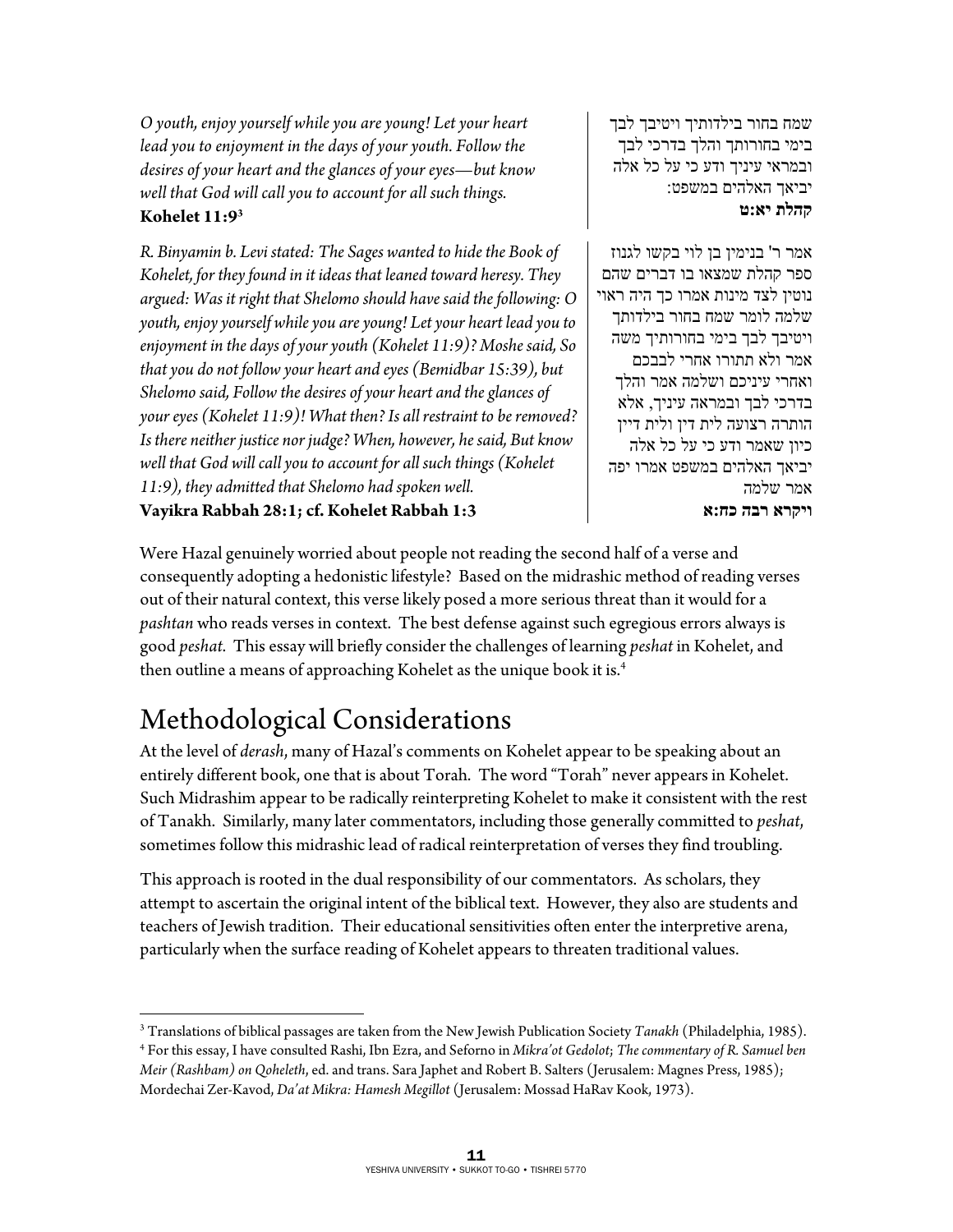For example, Kohelet opens by challenging the enduring value of the two leading manifestations of human success: wealth and wisdom. That Kohelet focuses on the ephemerality of wealth and physical enjoyment is not surprising, but his focus on the limitations and vulnerability of wisdom is stunning:

*For as wisdom grows, vexation grows; to increase learning is to increase heartache.* **Kohelet 1:18** 

כי ברב חכמה רב כעס ויוסיף דעת יוסיף מכאוב: **קהלת א:יח**

Seforno is so uncomfortable with this indictment of wisdom that he reinterprets the verse as referring to the ostensible wisdom of heretics. I often wonder if the *parshan* himself believes that a suggestion of this nature is *peshat*, that is, does he assume that Kohelet cannot possibly intend what he appears to be saying; or is he reinterpreting primarily to deflect such teachings from a less learned readership, as did the authors of the Septuagint in the talmudic passage cited above.

Some commentators attempt to resolve certain internal and external contradictions in Kohelet by attributing otherwise troubling (to these commentators) statements to other people—generally evil people or fools. Take, for example, one of Kohelet's most life-affirming declarations:

*Go, eat your bread in gladness, and drink your wine in joy; for your action was long ago approved by God. Let your clothes always be freshly washed, and your head never lack ointment. Enjoy happiness with a woman you love all the fleeting days of life that have been granted to you under the sun—all your fleeting days. For that alone is what you can get out of life and out of the means you acquire under the sun.*  **Kohelet 9:7-9** 

 $\overline{a}$ 

לך אכל בשמחה לחמך ושתה בלב טוב יינך כי כבר רצה האלהים את מעשיך: בכל עת יהיו בגדיך לבנים ושמן על ראשך אל יחסר: ראה חיים עם אשה אשר אהבת כל ימי חיי הבלך אשר נתן לך תחת השמש כל ימי הבלך כי הוא חלקך בחיים ובעמלך אשר אתה עמל תחת השמש: **קהלת ט:ז-ט**

Ibn Ezra—the quintessential *pashtan*—writes, "This is the folly that people say in their hearts." Thus Ibn Ezra maintains that Kohelet's own view is the opposite of what this passage says. However, such attempts to escape difficult verses appear arbitrary. Nothing in the text signals a change in speaker (particularly if Kohelet wishes to reject that speaker's views), leaving decisions of attribution entirely in the hands of the commentator.

Commentators also devote much energy to reconciling the internal contradictions of Kohelet. See, for example, the lengthy discussions of Ibn Ezra (on 7:3) and Mordechai Zer-Kavod (introduction in *Da'at Mikra*, pp. 24-33). Some reconciliations are more textually convincing than others. Regardless, it is critical to ask why there are so many contradictions in the first place.5 That so many strategies were employed to bring Kohelet in line with the rest of Tanakh

 $^5$  Ibn Ezra and those who followed his approach assumed that intelligent people do not contradict themselves: "It is known that even the least of the sages would not compose a book and contradict himself" (Ibn Ezra on Kohelet 7:3). However, Rabbi Joseph B. Soloveitchik considered this perspective Aristotelian. Jewish thought, in contrast,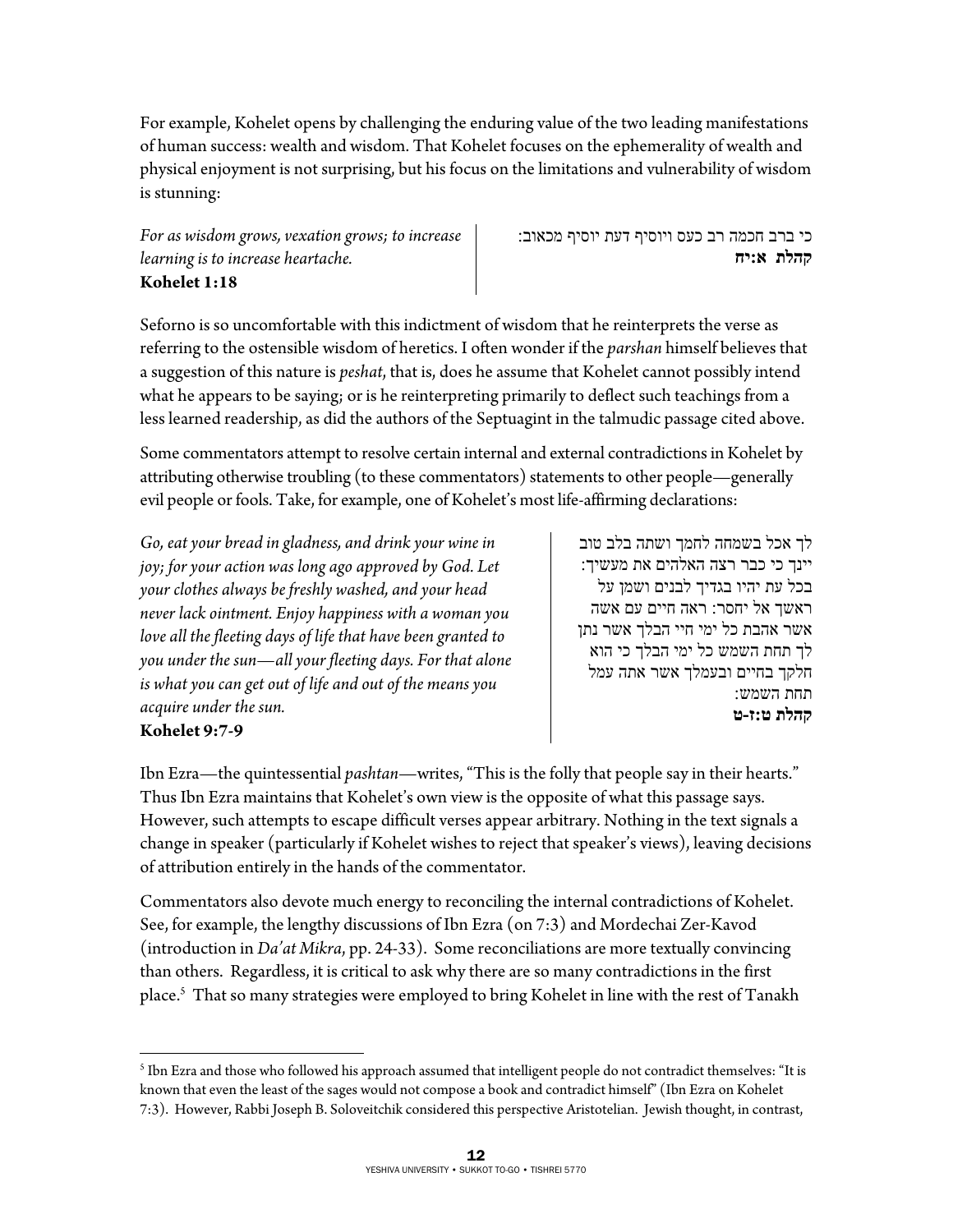and with itself amply demonstrates that this Megillah is unusual. Kohelet needs to be understood on its own terms rather than being reinterpreted away. *Pashtanim* also developed a methodology for confronting Kohelet's challenges directly, as will be discussed presently.

### Attempting a *Peshat* Reading: Guidelines

In order to approach Kohelet, we must consider a few of its verifiable features. Kohelet is written about life and religious meaning in this world. The expression *tahat ha-shemesh* (beneath the sun) appears 29 times in Kohelet, and nowhere else in the rest of Tanakh. *Tahat ha-shamayim* (under heaven) appears three additional times, and Rashi and Rashbam maintain that this expression is synonymous with *tahat ha-shemesh*. People are even called *ro'ei hashemesh* (those who behold the sun) in 7:11. Similarly, the word *ani* (I) appears 29 times, and its appearance is not grammatically necessary.

Given this starkly anthropocentric perspective, Kohelet *should* reflect different perspectives from the theocentric viewpoint of revealed prophecy. In fact, *we* perceive the same reality that Kohelet does. On the basis of this observation, R. Shimon ben Manasia maintained that Kohelet was not inspired altogether:

*R. Shimon ben Manasia says: Shir HaShirim defiles the hands because it was composed with divine inspiration. Kohelet does not defile the hands because it is only Shelomo's wisdom. Tosefta Yadayim* **2:146**

ר' שמעון בן מנסיא אומר שיר השירים מטמא את הידים מפני שנאמרה ברוח הקדש קהלת אינה מטמא את הידים מפני שהיא מחכמתו של שלמה **תוספתא ידים ב:יד**

Though his minority view was rejected by our tradition (which insists that Kohelet is divinely inspired), R. Shimon ben Manasia's understanding of Kohelet as being written from the perspective of human wisdom is accurate.

The word *adam* appears 49 times in Kohelet, referring to all humanity (except for one instance in 7:28, which refers specifically to males). Kohelet speaks in a universal language and does not limit its discourse to a Jewish audience. Torah and other specifically Jewish themes do not appear in Kohelet, which focuses on more universal *hokhmah* (wisdom) and *yirat Elokim* (fear of God).

Similarly, God's personal name—the Tetragrammaton—never appears in Kohelet. Only the generic name Elokim appears (40 times), signifying both the universalistic discourse of Kohelet and also a distant, transcendant Deity, rather than a close and personal relationship with God. In Kohelet, God appears remote, and it is impossible to fathom His means of governing the world. For example, Kohelet warns:

 $\overline{a}$ accepts dialectical understandings of humanity and halakhah (*Days of Deliverance: Essays on Purim and Hanukkah*, Eli D. Clark et al. [eds.] [Jersey City, NJ: KTAV, 2007], p. 29).

<sup>6</sup> See discussions of sacred scriptures ritually defiling the hands in Sid Z. Leiman, *The Canonization of Hebrew Scripture: The Talmudic and Midrashic Evidence* (Hamden, CT: Archon Books, 1991), pp. 104-120; Michael J. Broyde, "Defilement of the Hands, Canonization of the Bible, and the Special Status of Esther, Ecclesiastes, and Song of Songs," *Judaism* 44 (1995), 65-79.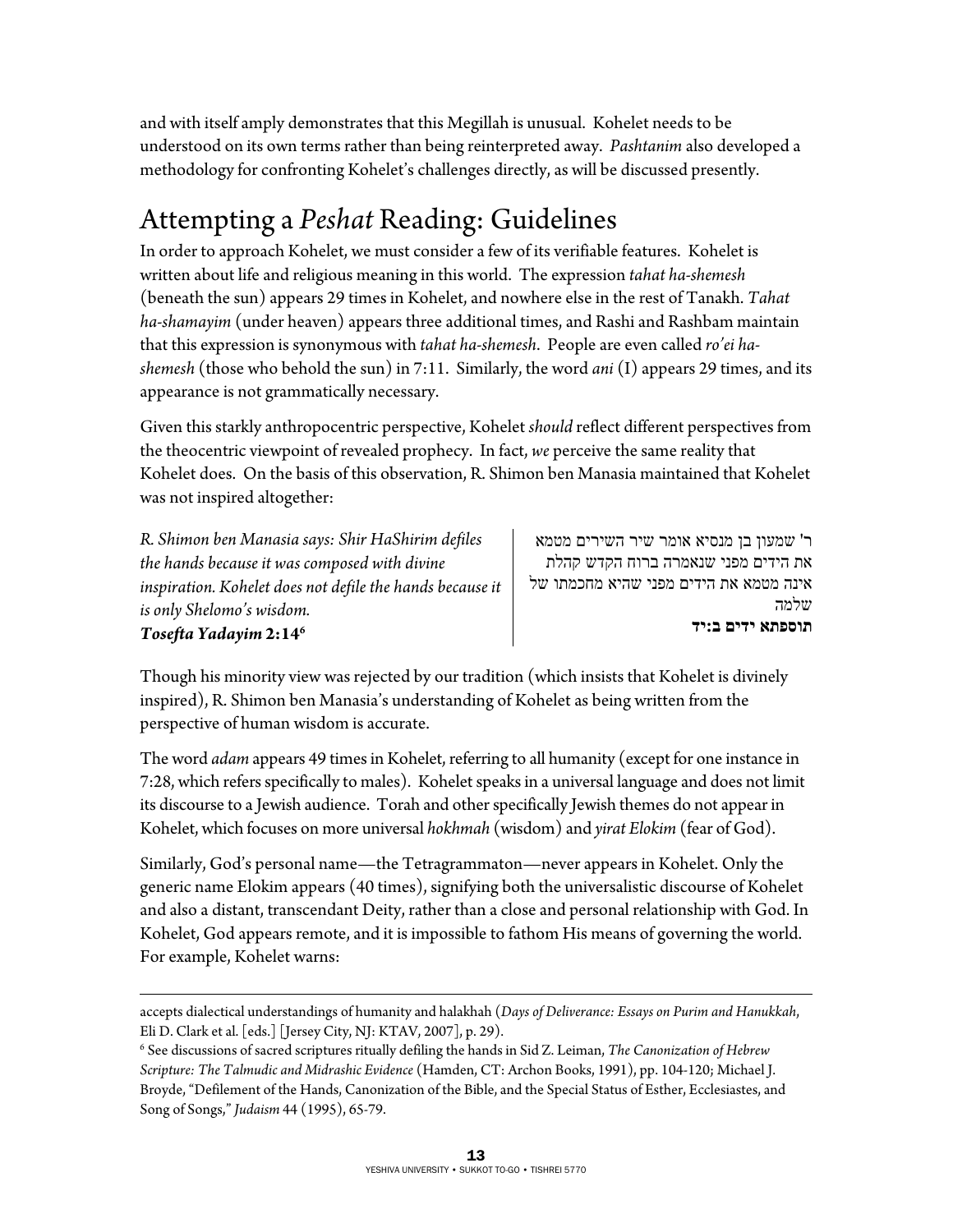*Keep your mouth from being rash, and let not your throat be quick to bring forth speech before God. For God is in heaven and you are on earth; that is why your words should be few.*  **Kohelet 5:1** 

אל תבהל על פיך ולבך אל ימהר להוציא דבר לפני האלהים כי האלהים בשמים ואתה על הארץ על כן יהיו דבריך מעטים: **קהלת ה:א**

Since God is so infinitely superior, there is no purpose (and much harm) in protesting against God (cf. 7:13-14). Contrast this approach with the venerable history of prophetic protests, beginning with Avraham and Moshe and proceeding through the entire Tanakh! Moreover, Kohelet never speaks directly to God; he speaks *about* God and the human condition in a sustained monologue to his audience.

Tying together these strands of evidence, Rabbi Naftali Tzvi Yehudah Berlin (Netziv) attempts to explain why Kohelet is read (primarily by Ashkenazim7 ) on Sukkot:

*It is written in Zechariah 14 that in the future the nations of the world will come [to Jerusalem] on Hol HaMo'ed Sukkot to bring offerings…. And this was the custom in King Shelomo's time. This is why Shelomo recited Kohelet on Hol HaMo'ed Sukkot in the presence of the wise of the nations…. This is why it contains only the name Elokim, since [non-Jews] know only that Name of God.8*

Needless to say, this means of justifying a custom is anachronistic from a historical vantage point. Nonetheless, Netziv's keen perception of Kohelet's addressing all humanity with universal religious wisdom captures the unique flavor of this book. All religious people—not only Jews struggle along with Kohelet.

From a human perspective, life is filled with contradictions. Kohelet's contradictions reflect aspects of the multifaceted human condition. Significantly, Kohelet's inclusion in Tanakh elevates human perception into the realm of the sacred, joining revelation and received wisdom as aspects of religious Truth.

While Kohelet is the Truth, and nothing but the Truth, it is but one aspect of Truth rather than the whole Truth. For example, Kohelet considers oppression an unchangeable reality:

*I further observed all the oppression that goes on under the sun: the tears of the oppressed, with none to comfort them; and the power of their oppressors—with none to comfort them. Then I accounted those who died long since more fortunate than those who are still living; and happier than either are those who have not yet come into being and have never witnessed the miseries that go on under the sun.*  **Kohelet 4:1-3**

(א) ושבתי אני ואראה את כל העשקים אשר נעשים תחת השמש והנה דמעת העשקים ואין להם מנחם ומיד עשקיהם כח ואין להם מנחם: (ב) ושבח אני את המתים שכבר מתו מן החיים אשר המה חיים עדנה: (ג) וטוב משניהם את אשר עדן לא היה אשר לא ראה את המעשה הרע אשר נעשה תחת השמש: **קהלת ד:א-ג**

 $\overline{a}$ 

<sup>7</sup> In Tractate *Soferim* chapter 14, the practice of reading Kohelet is not mentioned when the other Megillot are. The first references to the custom of reading Kohelet on Sukkot are in the prayer books of Rashi and *Mahzor Vitry* (eleventh century).

<sup>8</sup> Harhev Davar on Bemidbar 29:12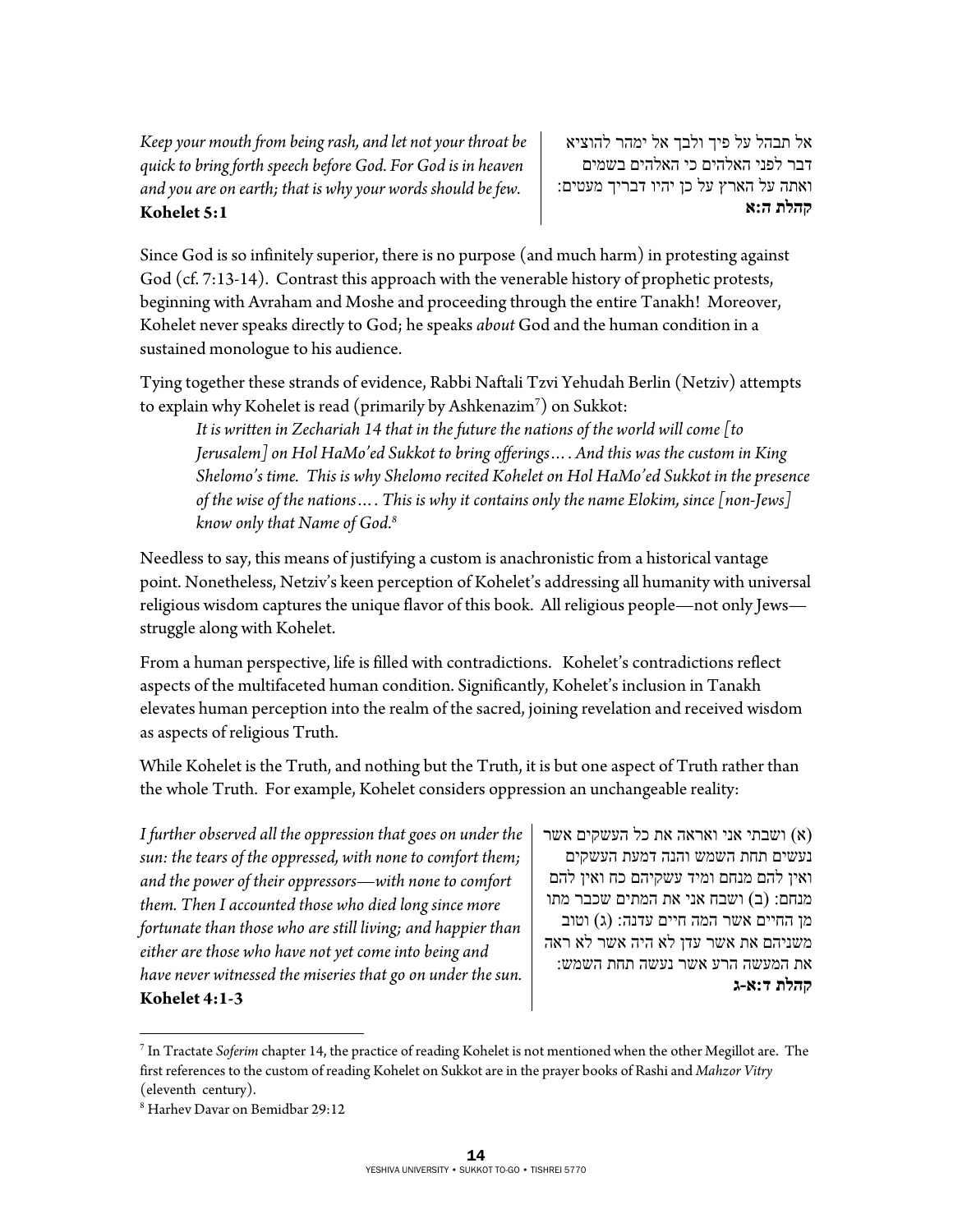Kohelet never calls on God to stop this oppression, nor does he exhort society to stop it. He simply laments that human history repeats itself in an endless cycle of oppression. Kohelet sets this tone in chapter 1 by analogizing human existence to the cyclical patterns in nature (Ibn Ezra, Zer-Kavod).

In contrast, prophecy is committed to changing society so that it ultimately matches the ideal messianic vision. Prophecy insists that all of human history is a line (and not a cycle) from the Garden of Eden to the messianic era, and we should be doing everything in our power to move that process along. While a human perspective sees only repetitions of errors in history; prophecy persistently reminds us that current reality need not mimic past history.

Kohelet grapples with the realities that wise/righteous people do not necessarily live longer or better lives than the foolish/wicked and that wisdom itself is limited and fallible:

*Here is a frustration that occurs in the world: sometimes an upright man is requited according to the conduct of the scoundrel; and sometimes the scoundrel is requited according to the conduct of the upright. I say all that is frustration…. For I have set my mind to learn wisdom and to observe the business that goes on in the world—even to the extent of going without sleep day and night—and I have observed all that God brings to pass. Indeed, man cannot guess the events that occur under the sun. For man tries strenuously, but fails to guess them; and even if a sage should think to discover them he would not be able to guess them.*  **Kohelet 8:14-17** 

יש הבל אשר נעשה על הארץ אשר יש צדיקים אשר מגיע אלהם כמעשה הרשעים ויש רשעים שמגיע אלהם כמעשה הצדיקים אמרתי שגם זה הבל: ושבחתי אני את השמחה אשר אין טוב לאדם תחת השמש כי אם לאכול ולשתות ולשמוח והוא ילונו בעמלו ימי חייו אשר נתן לו האלהים תחת השמש: כאשר נתתי את לבי לדעת חכמה ולראות את הענין אשר נעשה על הארץ כי גם ביום ובלילה שנה בעיניו איננו ראה: וראיתי את כל מעשה האלהים כי לא יוכל האדם למצוא את המעשה אשר נעשה תחת השמש בשל אשר יעמל האדם לבקש ולא ימצא וגם אם יאמר החכם לדעת לא יוכל למצא: **קהלת ח:יד-יז**

Kohelet maintains both sides of the classical conflict: God is just, but there are injustices. While Kohelet cannot solve this dilemma,<sup>9</sup> he discovers a productive response absent a solution. Once we can accept that the world appears unfair, we can realize that everything is a gift from God rather than a necessary consequence for our righteousness (Ramban quoted in Zer-Kavod on 9:11; cf. Rashbam on 3:12-13).<sup>10</sup> We ultimately cannot fathom how God governs this world, but we can fulfill our religious obligations and grow from all experiences. Wisdom always is preferred to folly, $11$  even though wisdom is limited and the wise cannot guarantee themselves a better life than fools, and everyone dies regardless.<sup>12</sup>

On a deeper level, Mordechai Zer-Kavod (on 3:14) observes that the human psyche is profoundly attracted to being godlike. This tendency lies at the heart of the sins of Eve (Gen.

 $\overline{a}$ 

<sup>9</sup> The Talmud (*Berakhot* 7a) debates whether Moshe Rabbenu was able to fathom this contradiction at the level of revealed prophecy.

<sup>&</sup>lt;sup>10</sup> Cf. e.g., Kohelet 2:24; 3:12, 22; 5:17; 8:15; 9:7; 11:9.<br><sup>11</sup> Cf. e.g., Kohelet 7:12, 19; 8:1; 9:18; 10:10; 12:9.

<sup>&</sup>lt;sup>12</sup> Cf. e.g., Kohelet 1:18; 2:13-15; 6:8; 7:15-16, 23; 8:17; 9:1, 11, 16.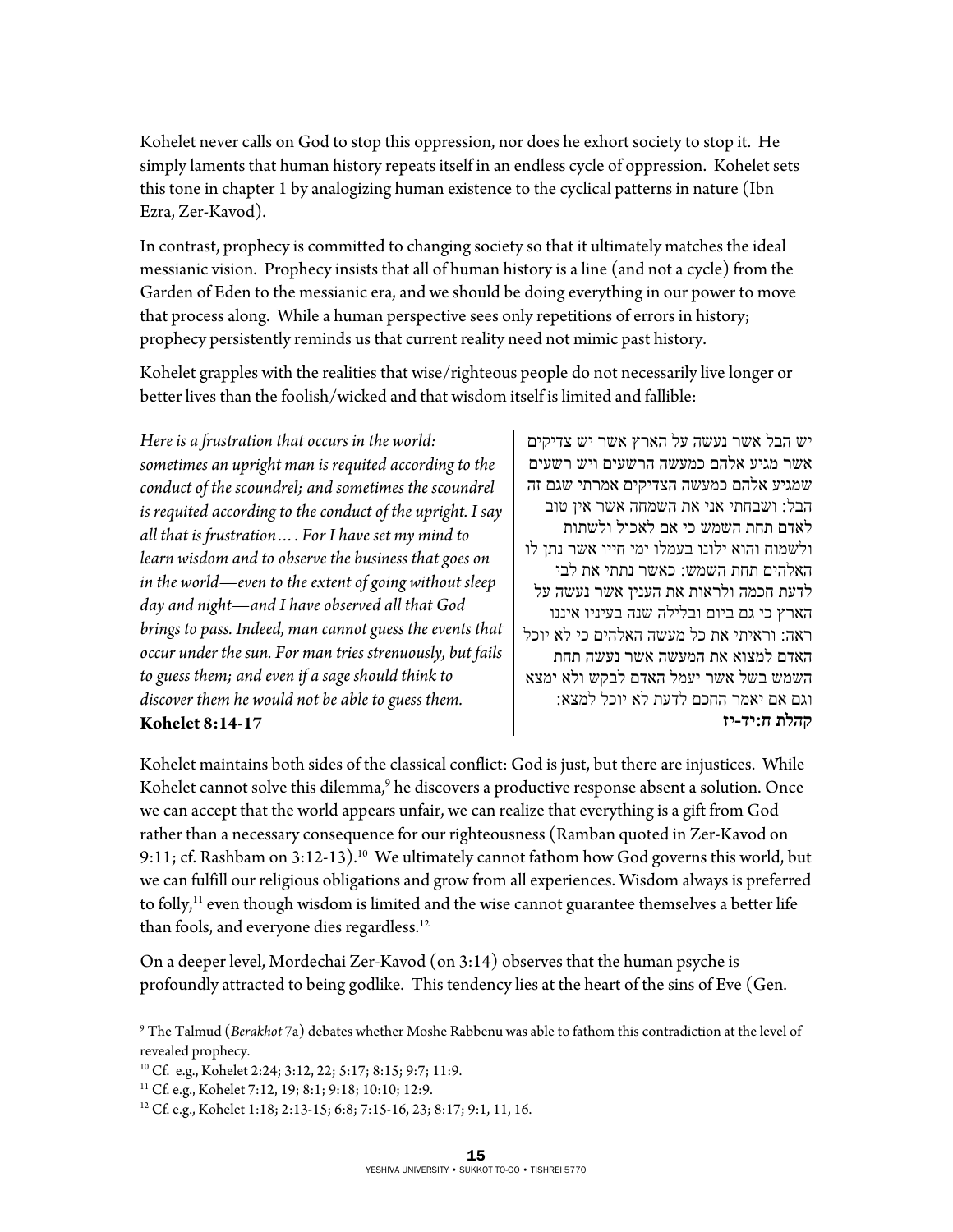3:5, 22) and the builders of the Tower of Bavel (Gen. 11:1-9). Kohelet blames God for creating us with this desire while limiting us, rendering this innate drive impossible (7:14; cf. Rashbam, Ibn Ezra on 1:13). Confrontation with our own limitations leads to the extreme frustration manifest in Kohelet. However, once we can accept that we really cannot be God, this realization should lead to humility and awe of God:

*I realized, too, that whatever God has brought to pass will recur evermore: Nothing can be added to it and nothing taken from it—and God has brought to pass that men revere Him.*  **Kohelet 3:1413**

ידעתי כי כל אשר יעשה האלהים הוא יהיה לעולם עליו אין להוסיף וממנו אין לגרע והאלהים עשה שיראו מלפניו: **קהלת ג:יד**

While Kohelet challenges us at every turn, he simultaneously provides us the opportunity to find meaning beneath the unsolvable dilemmas.

Similarly, the universality of death tortures Kohelet. Once Kohelet accepts death, however, he concludes that it is preferable to attend funerals rather than parties, since focusing on our mortality will encourage us to live a more meaningful life:

| Kohelet 7:2, cf. Rashbam                                     | קהלת ז:ב                        |
|--------------------------------------------------------------|---------------------------------|
| should take it to heart.                                     | יתו אל לבו:                     |
| feasting; for that is the end of every man, and a living one | משתה באשר הוא סוף כל האדם והחי  |
| It is better to go to a house of mourning than to a house of | טוב ללכת אל בית אבל מלכת אל בית |

In the words of Rabbi Joseph B. Soloveitchik:

*The finite experience of being arouses man's conscience, challenges him to accomplish as much as possible during his short life span. In a word, finiteness is the source of morality…. For orgiastic man, time is reduced to one dimension; only the present moment counts. There is no future to be anticipated, no past to be remembered.14*

Certain paradoxes and limitations are inherent to human existence, and not even the wisest of all men can make them disappear. Instead, Kohelet teaches us how to confront these challenges honestly and then embark on a process of intense existential frustration that ultimately leads to a greater recognition of the infinite gap between ourselves and God, leading in turn to humility and fear of God, leading in turn to living more religiously in every sense.

## Conclusion

*A further word: Because Kohelet was a sage, he continued to instruct the people. He listened and tested the soundness of many maxims.* 

**Kohelet 12:9** 

ויתר שהיה קהלת חכם עוד למד דעת את העם ואזן וחקר תקן משלים הרבה: **קהלת יב:ט**

 $\overline{a}$ 13 Cf. e.g., Kohelet 5:6; 7:18; 8:12; 12:13.

<sup>14</sup> *Days of Deliverance: Essays on Purim and Hanukkah*, p. 33.